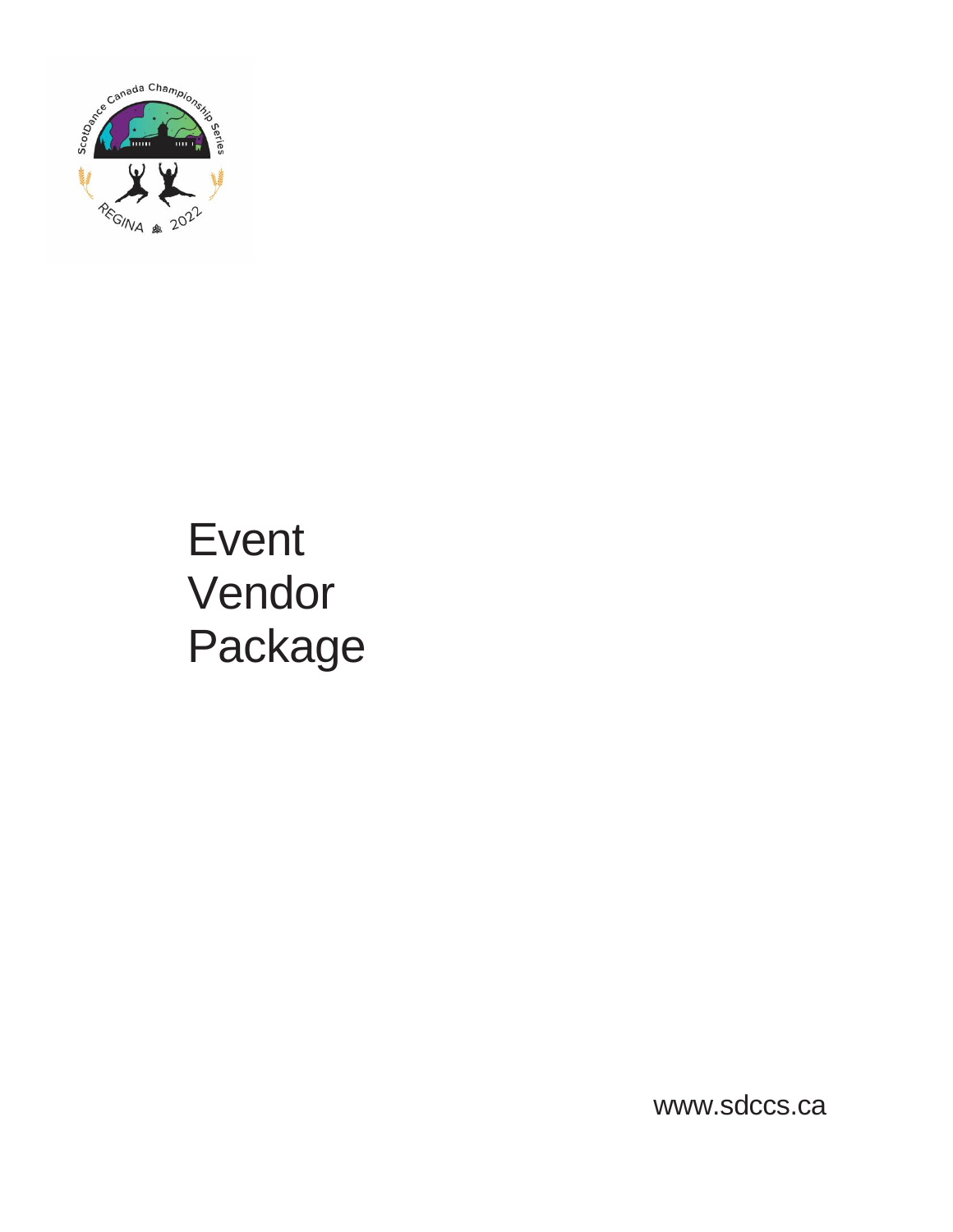

Featuring: The Canadian Championships and ScotDance Canada Open Championships

The ScotDance Canada Championship Series (SDCCS) is one of the premier highland dance events, with 600-1000 dancers from across Canada and around the world expected to attend in 2022. The SDCCS is held in a different Canadian city each year. Regina is proud to host the series in 2022 from July  $6 - 10$ . The premier event is the  $46<sup>th</sup>$  Annual Canadian Highland Dance Championships held on July 8th.

#### YOUR COMMITMENT

Tentative Schedule:

- Vitarra International Trade Center 1700 Elphinstone Street, Regina, Saskatchewan, Canada
- Vendors are to be open for business by Wednesday July 6th at 8:30 am.
- Set Up will begin Tuesday July 5th.
- Vendor must be open for business at 8:30 each morning and stay open until 5 pm, although you may choose to stay open until 1 hour after events conclude.
- Visit [www.scotdance.ca/sdccs](file:///E:/SDCCS%202022/www.scotdance.ca/sdccs) for Schedule of Events.

To reserve a vendor booth, a completed and signed Application and Rental Agreement, payment in full, are required at time of application.

Vendors may not bring outside tables and or chairs for use within the facility. Large racks and or shelving cannot exceed the available space provided and may be restricted. Please contact us prior to submitting an application if you have any of these items.

To secure your place as a vendor at this outstanding cultural event, please submit all of the required documents, completed application, and payment by e-transfer by email to:

### **SDCCS 2020 Vendor Coordinator [Sdccs2022vendors@gmail.com](file:///E:/SDCCS%202022/Sdccs2022vendors@gmail.com)**

To explore other exciting sponsorship and advertising opportunities, contact [sdccs2022sponsor@gmail.com](file:///E:/SDCCS%202022/sdccs2022sponsor@gmail.com)

For more information about ScotDance Canada, please visit [www.scotdance.ca](http://www.scotdance.ca/) For more information about the ScotDance Canada Championship Series 2022, please visit [www.scotdance.ca/sdccs](file:///E:/SDCCS%202022/www.scotdance.ca/sdccs)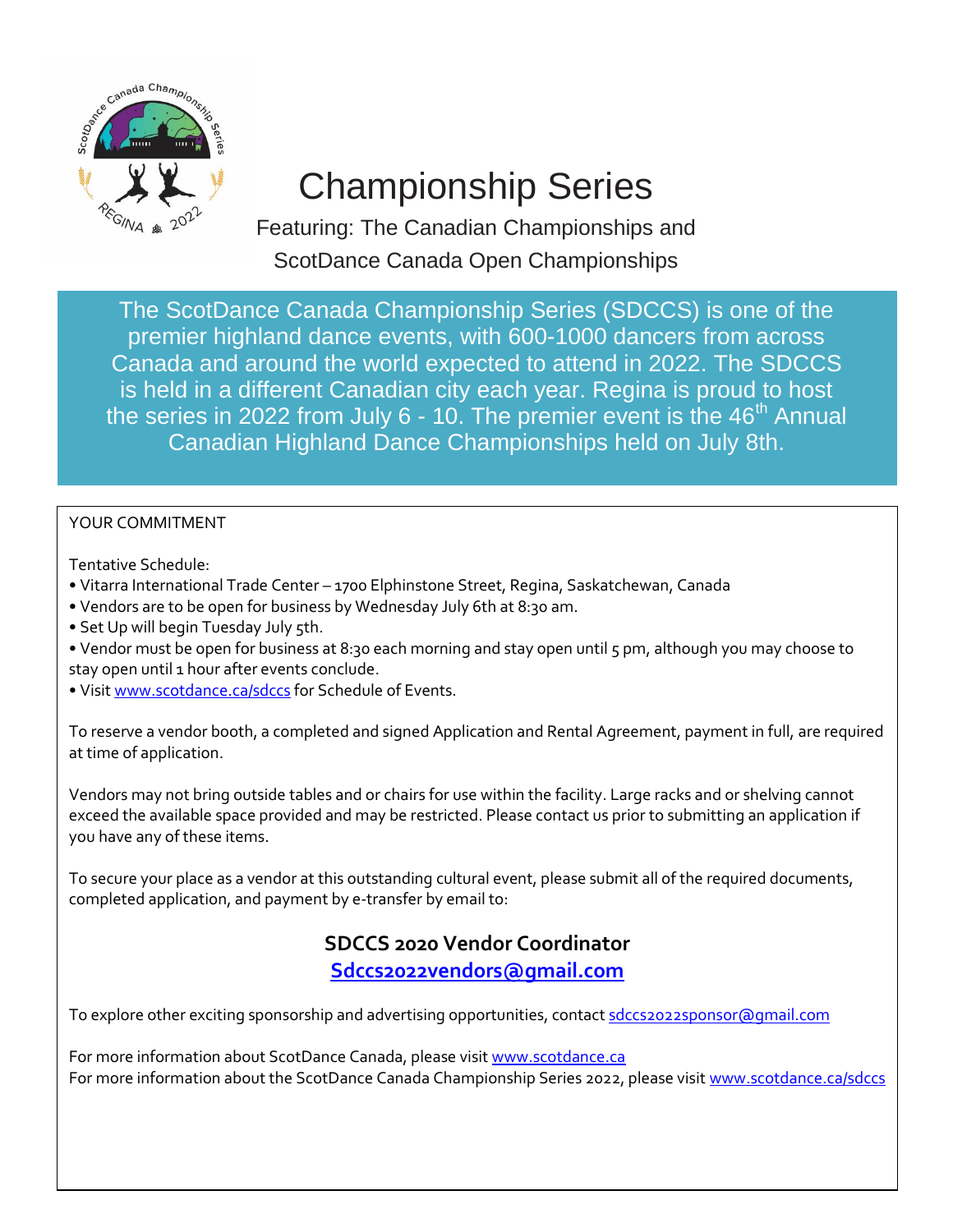

Featuring: The Canadian Championships and ScotDance Canada Open Championships

## Gold Medal Vendor **\$500**

- **Double Sized Booth**
- TWO 8 foot tables in front & TWO 8 foot tables forming a U shape
- $\boxtimes$  4 folding chairs
- $\boxtimes$  Basic Electrical (if required and requested in advance)
- $\boxtimes$  Access to on-site public (unsecured) wifi. Private connection available for added fee
- $\boxtimes$  Online exposure via event website & social media
- $\boxtimes$  4 General Admission Passes for you & your staff
- $\boxtimes$  Opportunity to include promotional material in dancer welcome bags
- Additional Tables \$50.00 Each  $\triangledown$
- $\Delta$ Coat Rack \$50.00

For more information, please visit our website at: [www.scotdance.ca/sdccs](file:///E:/SDCCS%202022/www.scotdance.ca/sdccs)

THANK YOU FOR SUPPORTING THE CHAMPIONSHIP SERIES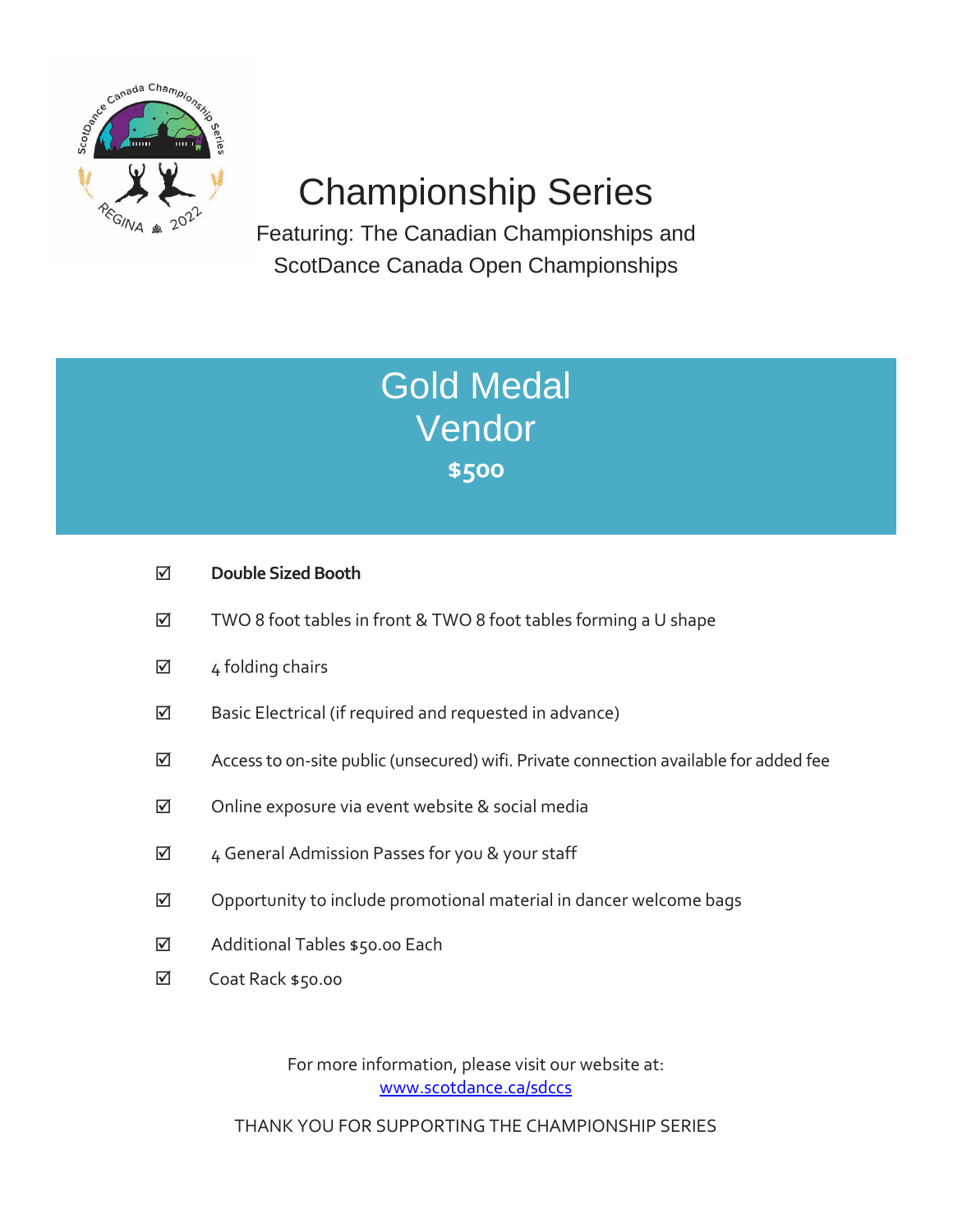

Featuring: The Canadian Championships and ScotDance Canada Open Championships

### **Silver Medal** Vendor **\$400**

### **Single Booth Space**

- $\boxtimes$  ONE 8 foot tables in front & TWO 8 foot tables forming a U
- shape 4 folding chairs ☑
- Basic Electrical (if required and requested in advance)  $\blacktriangledown$
- Access to on-site public (unsecured) wifi. Private connection available for added fee ☑
- Online exposure via event website & social media  $\overline{\mathsf{M}}$
- 2 General Admission Passes for you & your staff ☑
- Opportunity to include promotional material in dancer  $\Delta$
- welcome bags Additional Tables \$50.00 ☑
- Each Coat Rack \$50.00  $\blacktriangledown$

For more information, please visit our website at: [www.scotdance.ca/sdccs](file:///E:/SDCCS%202022/www.scotdance.ca/sdccs)

THANK YOU FOR SUPPORTING THE CHAMPIONSHIP SERIES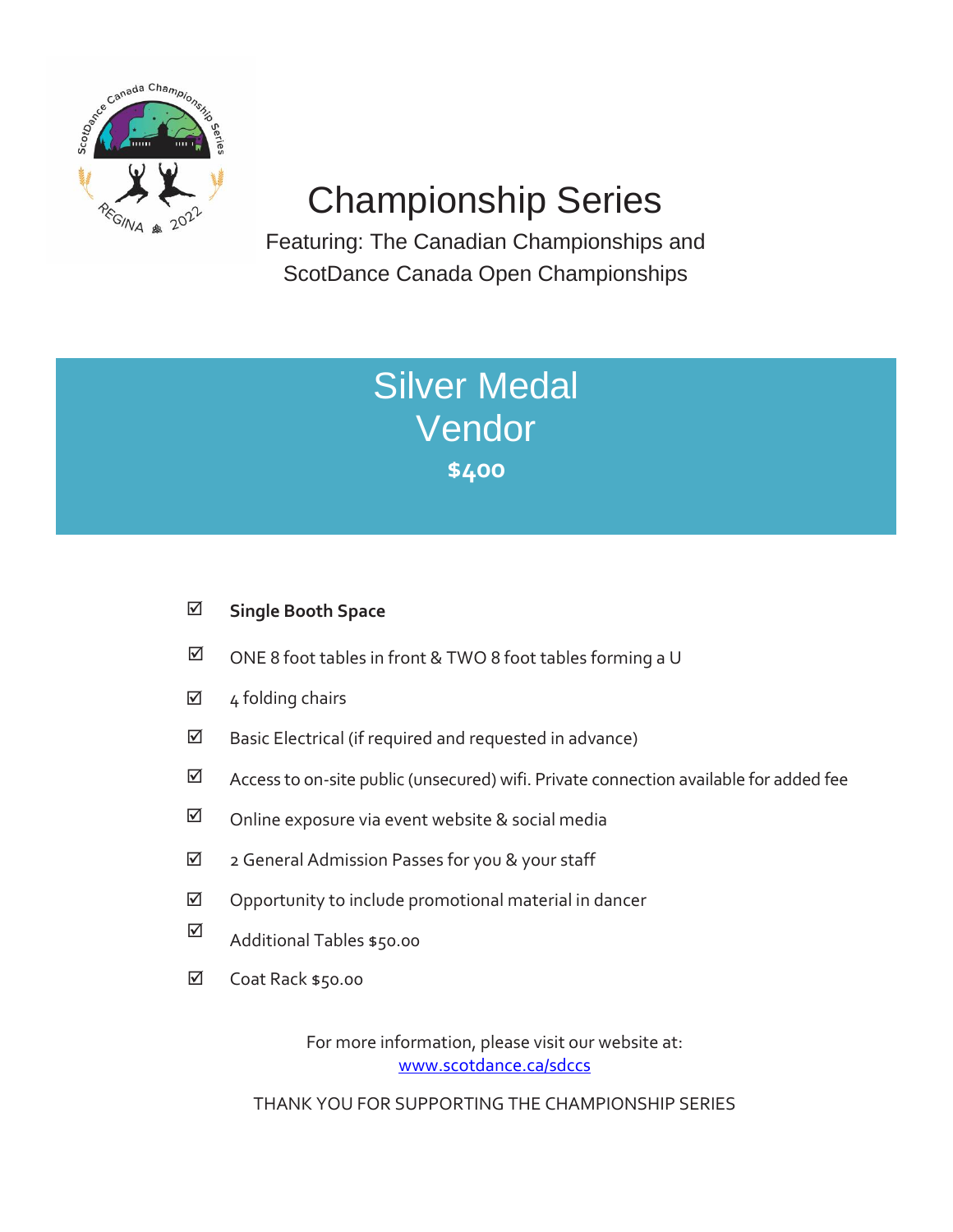

Featuring: The Canadian Championships and ScotDance Canada Open Championships

### Bronze Medal Vendor **\$300**

- **Single Table Booth Space**
- $\boxtimes$  ONE 8 foot table in front
- $\boxtimes$  2 folding chairs
- $\boxtimes$  Basic Electrical (if required and requested in advance)
- $\boxtimes$  Access to on-site public (unsecured) wifi. Private connection available for added fee
- $\boxtimes$  Online exposure via event website & social media
- 2 General Admission Passes for you & your staff
- $\boxtimes$  Opportunity to include promotional material in dancer
- welcome bags Additional Tables (Max 1) \$50.00
- $\boxtimes$  Coat Rack (max 1) \$50.00

For more information, please visit our website at: [www.scotdance.ca/sdccs](file:///E:/SDCCS%202022/www.scotdance.ca/sdccs)

THANK YOU FOR SUPPORTING THE CHAMPIONSHIP SERIES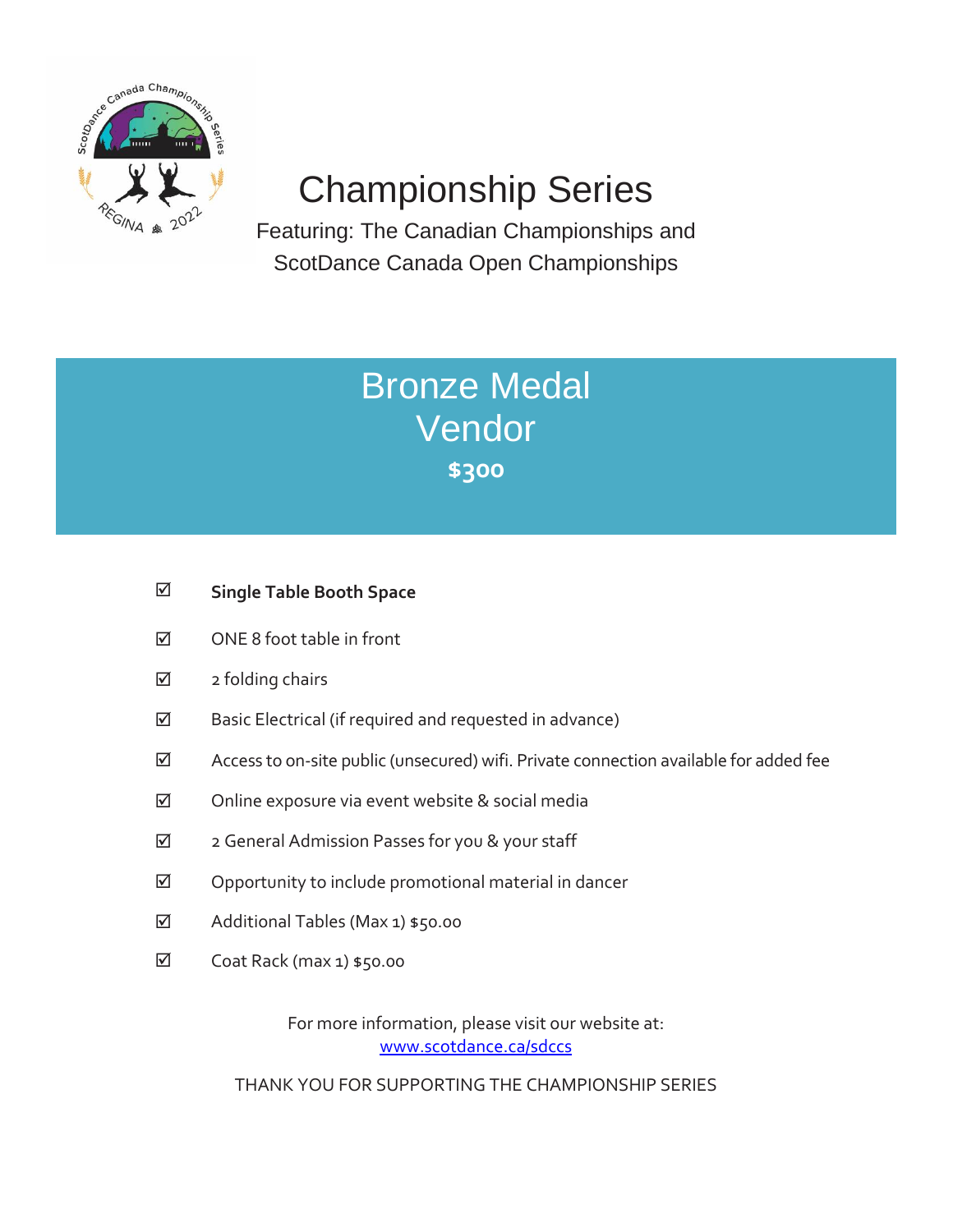|               | Sanada Championska |  |
|---------------|--------------------|--|
|               |                    |  |
| <b>REGINA</b> | $*2022$            |  |

## Vendor Form

| No.  | <b>Street</b> |      |                      |
|------|---------------|------|----------------------|
|      |               |      |                      |
| City | Prov/State    |      | Postal Code/Zip Code |
|      |               | FAX: |                      |
|      |               |      |                      |
|      |               |      |                      |

#### **Please check the vendor space requested:**

 $\Box$  Gold \$500

□ Silver \$400

□ Bronze \$300

□ Additional Tables @ \$50 each (Gold / Silver max 2. Bronze max 1) \_\_\_\_\_\_\_\_\_\_

□ Coat Racks @ \$50 each (Gold / Silver max 2. Bronze max 1)

 $\overline{a}$   $\overline{b}$   $\overline{c}$   $\overline{c}$  $\square$  Is Basic Electrical Required? YES / NO

#### **Include the following with this application:**

- $\square$  Signed Rental Agreement
- □ Vendor Fees

Please forward completed forms and payment via e-transfer to:

SDCCS 2022 Vendor Coordinator [Sdccs2022vendors@gmail.com](file:///E:/SDCCS%202022/Sdccs2022vendors@gmail.com)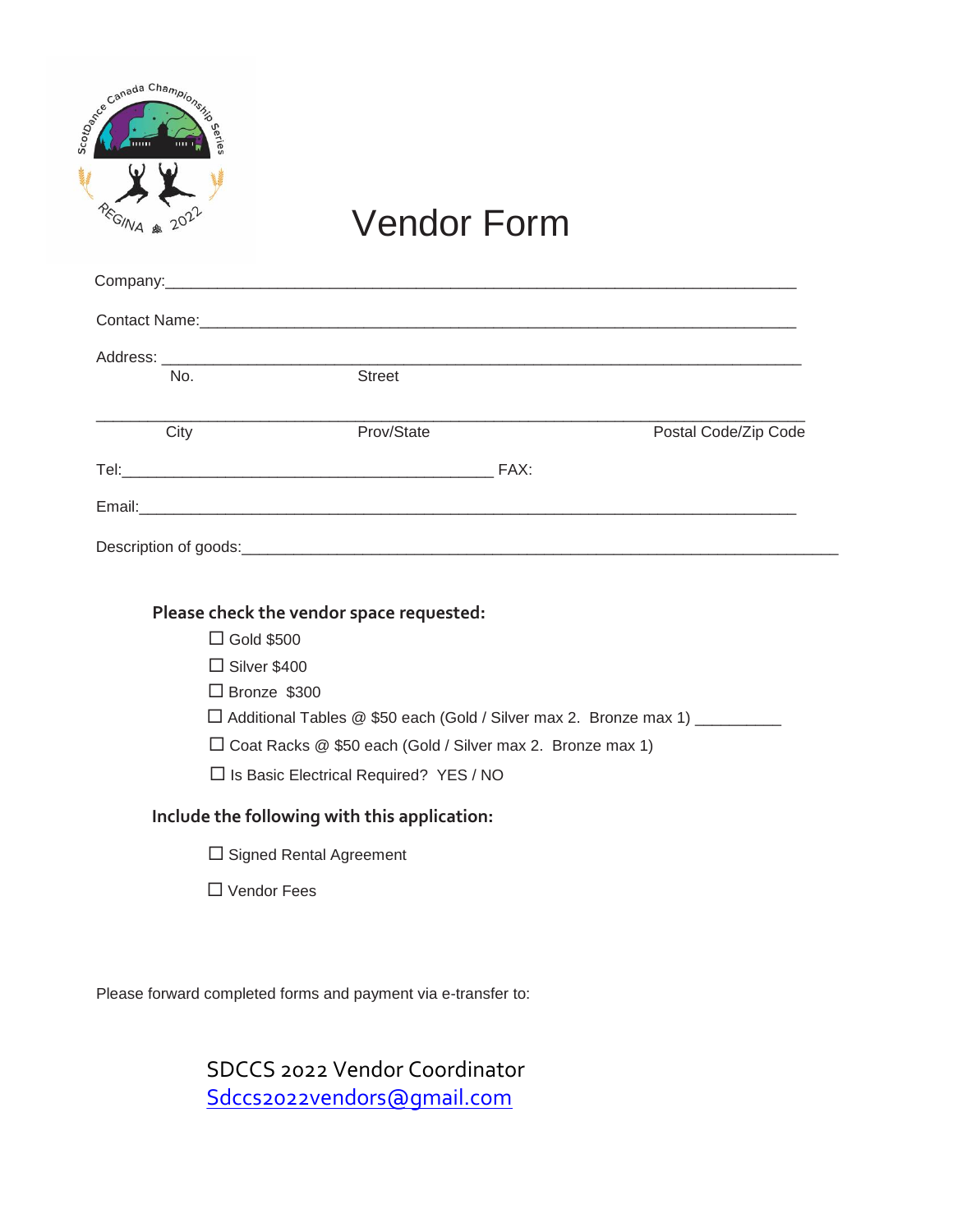

### **Rental Agreement**

This agreement is between ScotDance Canada Championship Series 2022, hereinafter known as SDCCS 2022 and \_\_\_\_\_\_\_\_\_\_\_\_\_\_\_\_\_\_\_\_\_\_\_\_\_\_\_\_\_\_\_ (**Name of Vendor**) hereinafter known as the Vendor, whereby SDCCS 2022 agrees to provide suitable space for the Vendor in the Viterra International Trade Center in Regina, Saskatchewan from 8:00 a.m. July 5th – 8:00 pm July 10th, 2022. The Vendor agrees to abide by the following Terms and Conditions:

### **A GENERAL:**

1. The Vendor understands that the facility being rented is provided with a standard of furnishings to be established by SDCCS 2022 and that the provision of additional furnishings or the rearrangement of existing furnishings may be undertaken at additional expense to the Vendor with the consent of SDCCS 2022.

2. The Vendor undertakes to observe all rules and directions which are imposed by SDCCS 2022 and the Viterra International Trade Center generally or specifically in respect of the space which is being used.

3. Signage will be professional in appearance. There are no walls around your booth to hang or lean merchandise on.

4. It is up to each Vendor to set up their own booth within the space provided.

5. A basic plug is included **if requested in advance**.

6. No use of the SDCCS 2022 Logo is permitted without the prior consent of SDCCS 2022 in writing.

7. The Vendor must be open for business 8:30 am until the end of the event or 1 hour after the event on event days.

8. On-site security is provided however, Vendor's responsibility to protect their own merchandise.

### **B THE VENDOR AGREES:**

1. To indemnify and save harmless SDCCS 2022, its agents and their respective directors, officers and employees (collectively the "Indemnified Parties") from any and all losses, costs, damages, fines, penalties, charges and expenses (including legal and other professional charges and expenses) which any of the Indemnified Parties suffers, sustains or incurs (i) as a result of any act or omission of the Vendor, its employees or agents; including resulting from bodily injury or death to any person or persons; and (ii) any damage to the premises or personal property as a result of the Vendor's occupancy, howsoever caused.

2. To comply with all applicable municipal, provincial and federal government laws and regulations, and assumes all liability for and undertakes promptly to pay all taxes, if any, which are assessed against either SDCCS 2022 or the Vendor in respect of the space occupied or the use to which the space is used.

3. To indemnify and save harmless the Indemnified Parties for any debt or other monetary obligation incurred by the Vendor before, during or after use of the facility aforesaid.

4. To abide by the relevant Occupational Health and Safety Acts and similar Acts and Regulations of the Province of Saskatchewan.